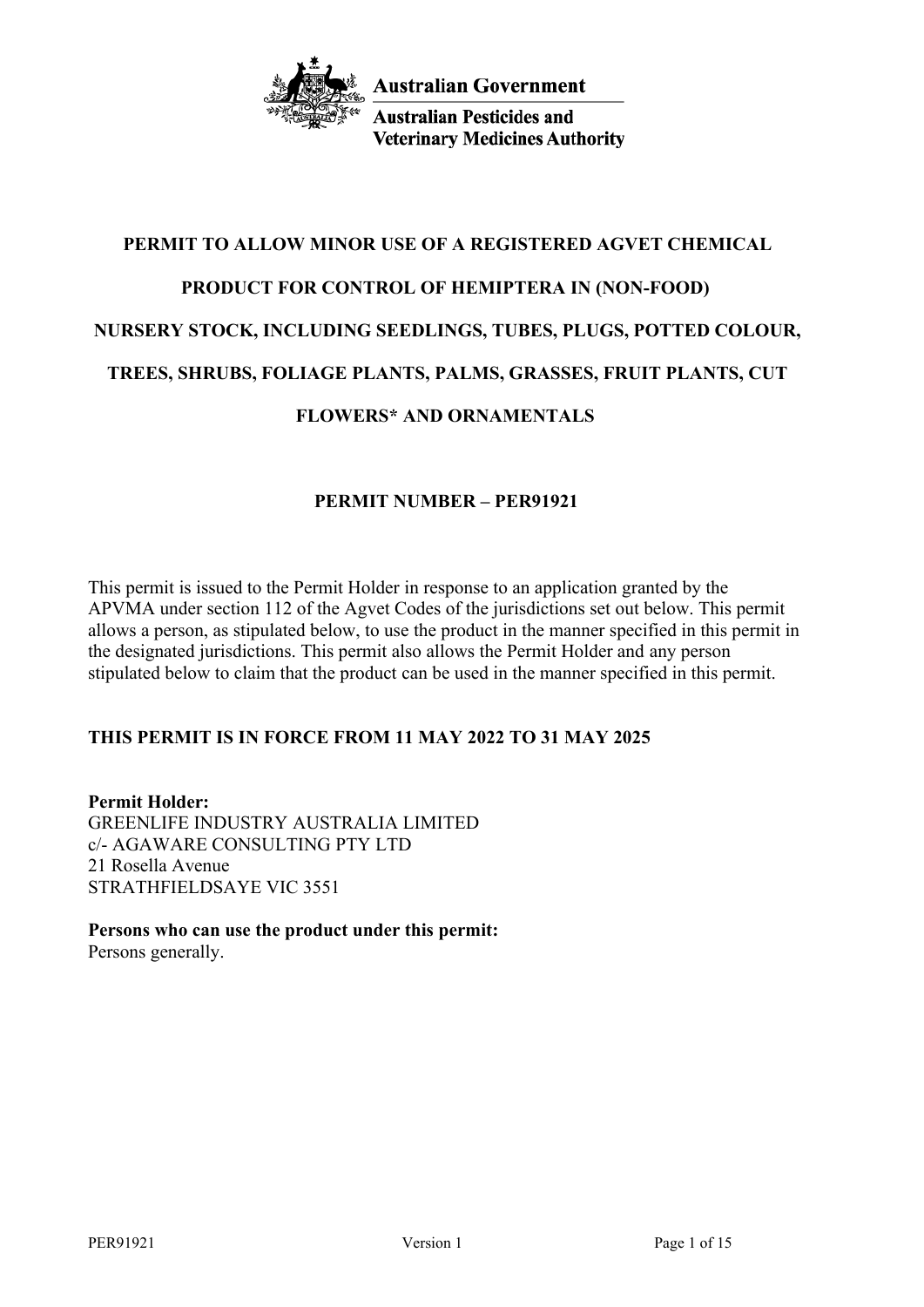# **CONDITIONS OF USE**

# **Products to be used:**

#### **Abamectin + chlorantraniliprole**

VOLIAM TARGO INSECTICIDE (APVMA No. 81921) PLUS OTHER REGISTERED PRODUCTS Containing: 18 g/L ABAMECTIN and 45 g/L CHLORANTRANILIPROLE as the only active constituents.

## **Alpha-cypermethrin**

DOMINEX DUO INSECTICIDE (APVMA No. 53487) PLUS OTHER REGISTERED PRODUCTS Containing: 100 g/L ALPHA-CYPERMETHRIN as the only active constituent.

CONQUEST ALPHA FORTE 250 SC INSECTICIDE (APVMA No. 65245) PLUS OTHER REGISTERED PRODUCTS Containing: 250 g/L ALPHA-CYPERMETHRIN as the only active constituent.

## **Azadirachtin**

AZAMAX INSECTICIDE (APVMA No. 61980) PLUS OTHER REGISTERED PRODUCTS Containing: 11.82 g/L AZADIRACHTIN as the only active constituent.

## **Chlorpyrifos**

NUFARM CHLORPYRIFOS 500 EC INSECTICIDE (APVMA No. 32902) PLUS OTHER REGISTERED PRODUCTS Containing: 500 g/L CHLORPYRIFOS as the only active constituent.

# **Diflubenzuron**

DIMILIN W.P. 250 INSECT GROWTH REGULATOR (APVMA No. 40747) PLUS OTHER REGISTERED PRODUCTS Containing: 250 g/kg DIFLUBENZURON as the only active constituent.

## **Dimethoate**

NUFARM DIMETHOATE SYSTEMIC INSECTICIDE (APVMA No. 32962) PLUS OTHER REGISTERED PRODUCTS Containing: 400 g/L DIMETHOATE as the only active constituent.

## **Methomyl**

LANNATE-L INSECTICIDE (APVMA No. 47336) PLUS OTHER REGISTERED PRODUCTS Containing: 225 g/L METHOMYL as the only active constituent.

## **Pirimicarb**

PIRIMOR WG APHICIDE (APVMA No. 49835) PLUS OTHER REGISTERED PRODUCTS Containing: 500 g/kg PIRIMICARB as the only active constituent.

## **Pyriproxyfen**

ADMIRAL ADVANCE INSECT GROWTH REGULATOR (APVMA No. 67264) PLUS OTHER REGISTERED PRODUCTS Containing: 100 g/L PYRIPROXYFEN as the only active constituent.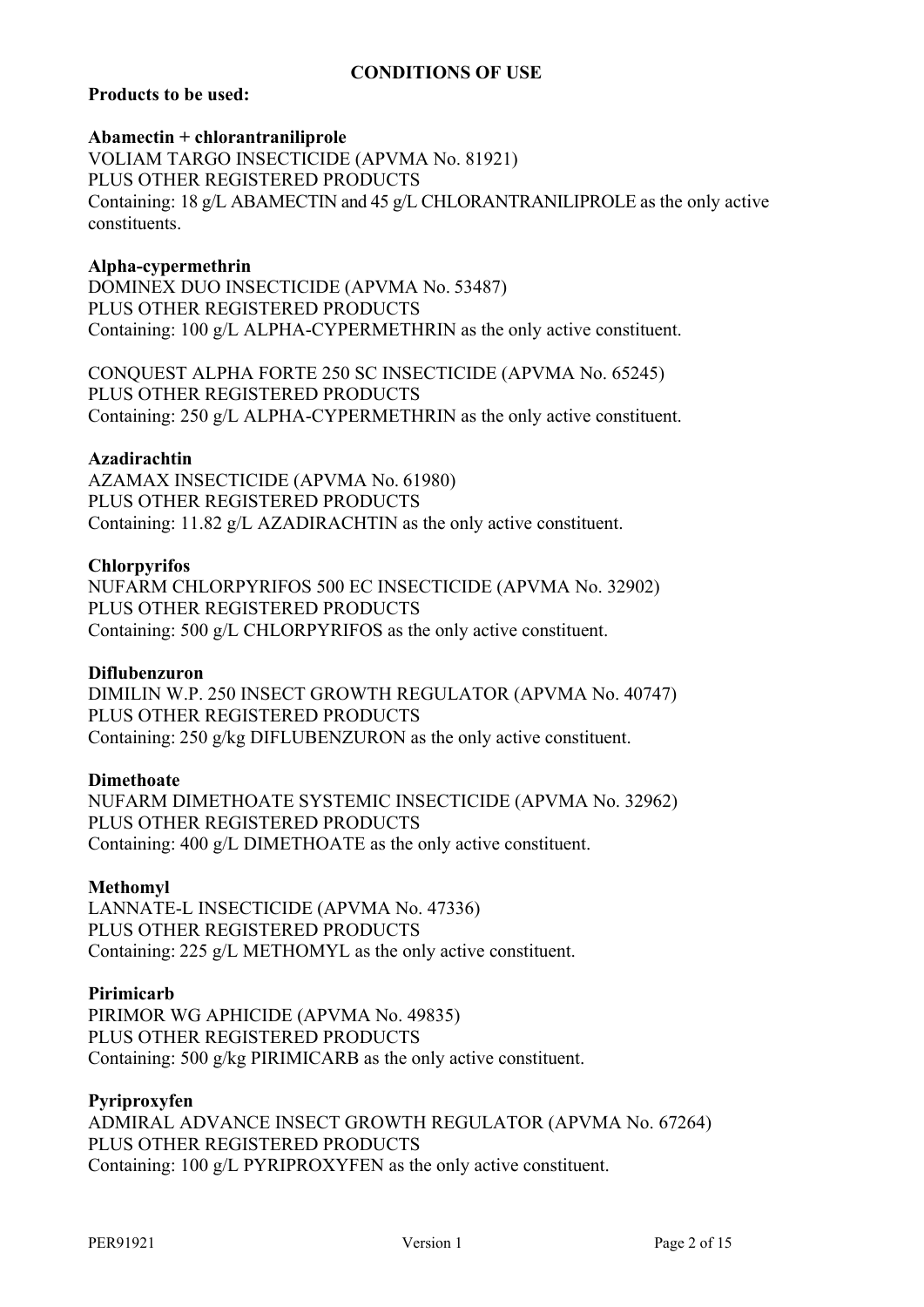# **Directions for Use:**

Refer to the *Application Rates*, *Critical Use Comments* and *Additional Conditions* listed in **Table 1** below.

## **Withholding Period:**

DO NOT use on plants grown for human or animal consumption.

# **Jurisdiction:**

All States and Territories

# **Additional Conditions:**

This permit allows for the use of a product in a manner specified on the permit. Persons who wish to prepare for use and/or use products for the purposes specified in this permit must read, or have read to them, the details and conditions of this permit. Unless otherwise stated, the use of the product must be in accordance with the product label.

#### *To Avoid Crop Damage*

Nursery stock is not known to be sensitive to the chemical insecticide products listed in this permit when used in strict accordance with the rate, conditions of use and other warnings.

However, the large number of disparate crop lines produced in commercial production nurseries means that not all these products have been fully evaluated for crop safety on all species, or in all situations where treatment may be undertaken. Some of these insecticides may demonstrate toxicity under certain situations, application methods, application rates and weather conditions to susceptible nursery stock. Some insecticides may also leave undesirable spray residue on foliage and flowers.

If unsure of crop tolerance, users must treat a sample number of plants or a small area prior to whole crop treatment and monitor any phytotoxic effects that will compromise production goals. This action cannot guarantee crop safety as application, environmental and crop conditions may vary from test treatment to whole of crop treatment. Any instances of phytotoxic damage should be reported immediately to the permit holder.

## *Resistance Management*

Use insecticide products in accordance with existing *Insecticide Resistance Management Strategies* and in accordance with best practice. Insecticide products should be used as part of an integrated pest management program, which incorporates as many control options as possible to minimise pest pressure. It is important that approved insecticide products are rotated between different chemical mode of action (MoA) groups at regular intervals within a structured disease management plan.

*Insecticide Resistance Management Strategies* have been developed by CropLife Australia. An updated version of these strategies is available from CropLife Australia's website at: *<http://www.croplife.org.au/industry-stewardship/resistance-management>* or search on-line for Resistance Management CropLife Australia.

## *Other Matters*

Continued issuance of this permit is subject to the outcomes of the current APVMA review of chlorpyrifos. This permit may be impacted by the outcomes of this review.

Issued by the Australian Pesticides and Veterinary Medicines Authority

\* Includes wildflower crops. Refer to Wildflower crops list in Appendix 1.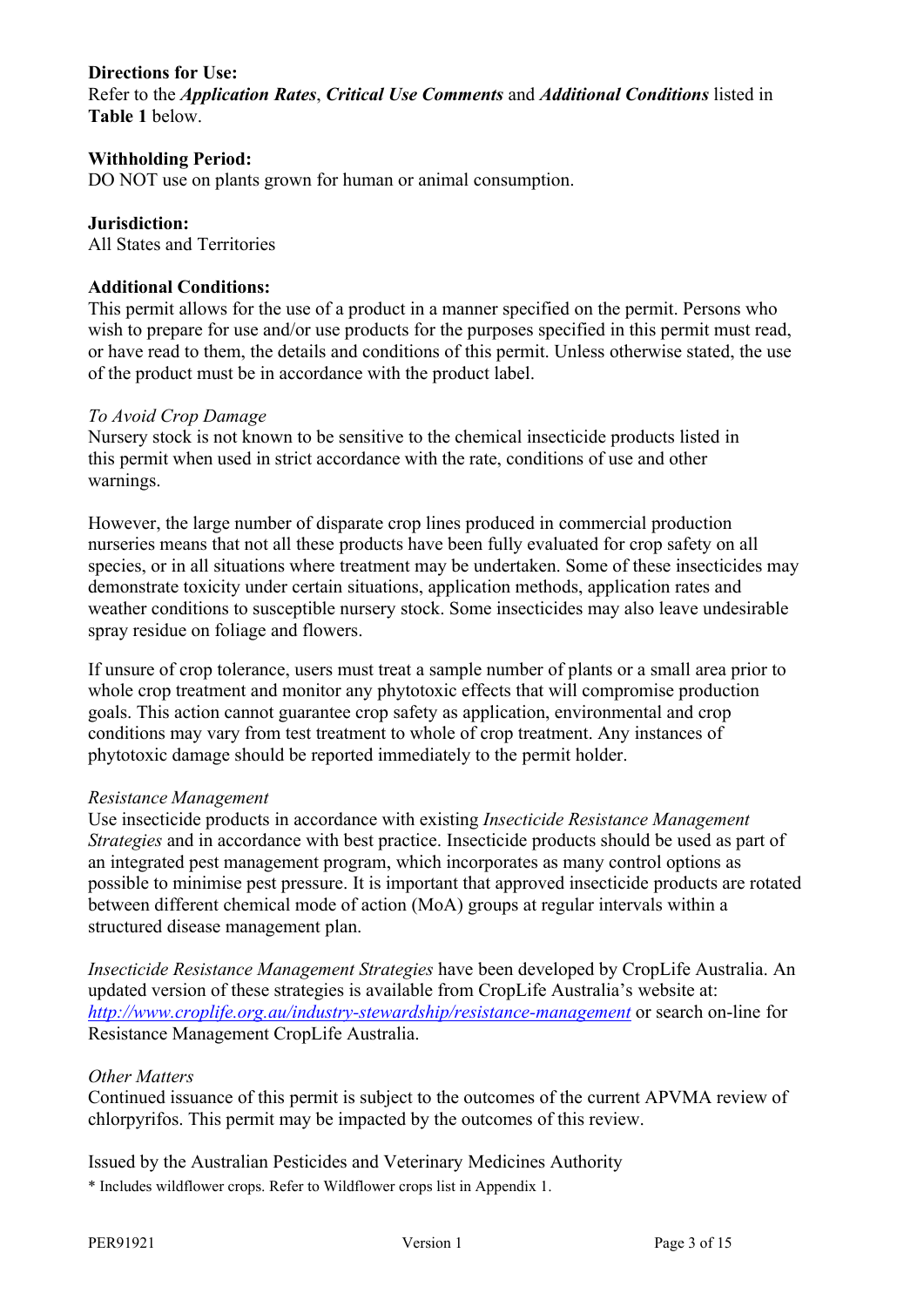# **DIRECTIONS FOR USE:**

# **Table 1: Hemiptera control in nursery stock (non-food) and ornamentals**

Including (non-food) – seedlings, tubes, potted colour, trees, shrubs, foliage plants, palms, grasses, fruit plants (non-bearing), cut flowers\* and ornamentals.

| Pest                 | Product (MoA)            | Rate           | <b>Critical Use Comments</b>                                          | <b>Additional Conditions</b>  |
|----------------------|--------------------------|----------------|-----------------------------------------------------------------------|-------------------------------|
| Psyllids             | 18 g/L abamectin $(6)$ + | 55-75 mL/100 L | •Monitor crops and commence application when pest thresholds are      | DO NOT apply if heavy         |
|                      | $45 \text{ g/L}$         |                | reached.                                                              | rains or storms are forecast  |
|                      | chlorantraniliprole      |                | • Apply spray mixture to near the point of run-off to ensure thorough | within 3 days.                |
| <i>Suppression</i> : | (28)                     |                | coverage of all plant surfaces.                                       | DO NOT irrigate to the point  |
| <b>Stink Bugs</b>    |                          |                | • Apply by foliar application by ground based sprayers.               | of runoff for at least 3 days |
| (Pentatomidae)       |                          |                | •DO NOT apply more than two applications per crop.                    | after application.            |
| Leafhopper           |                          |                | •DO NOT re-apply less than 10 days after the initial treatment.       | See Further Conditions for    |
| (Cicadellidae)       |                          |                | •DO NOT apply to crops if 3 applications of a Group 28 insecticide    | use of abamectin $+$          |
| Whiteflies           |                          |                | have been applied in the current season. DO NOT apply to crops if a   | chlorantraniliprole products  |
|                      |                          |                | Group 6 insecticide has been applied in the current season.           | below.                        |
| (Aleyrodidae)        |                          |                | •DO NOT use on vegetable or herb seedlings.                           |                               |

# **Further Conditions for use of abamectin + chlorantraniliprole products**

# **Safety Directions:**

Harmful if swallowed. Do not inhale spray mist. When opening the container, preparing spray and using the product wear: cotton overalls buttoned to the neck and wrist (or equivalent clothing), elbow-length chemical resistant gloves, half face piece respirator with organic vapour/gas cartridge or canister. Wash hands after use. After each day's use wash gloves, respirator (if rubber, wash with detergent and warm water) and contaminated clothing.

In addition, if applying by spraying equipment carried on the back of the user wear cotton overalls, over normal clothing, buttoned to the neck and wrist.

# **First Aid Instructions:**

If poisoning occurs contact a doctor or Poisons Information Centre. Phone 131 126. If skin contact occurs, remove contaminated clothing and wash skin thoroughly.

# **Re-entry Directions:**

Under field conditions the spray should be allowed to dry on the foliage before re-entry into treated areas. DO NOT allow re-entry into treated areas in glasshouse for 24 hours after treatment. When prior entry is necessary, wear cotton overalls buttons to the neck and wrist and elbow-length gloves. Clothing must be laundered after each day's use.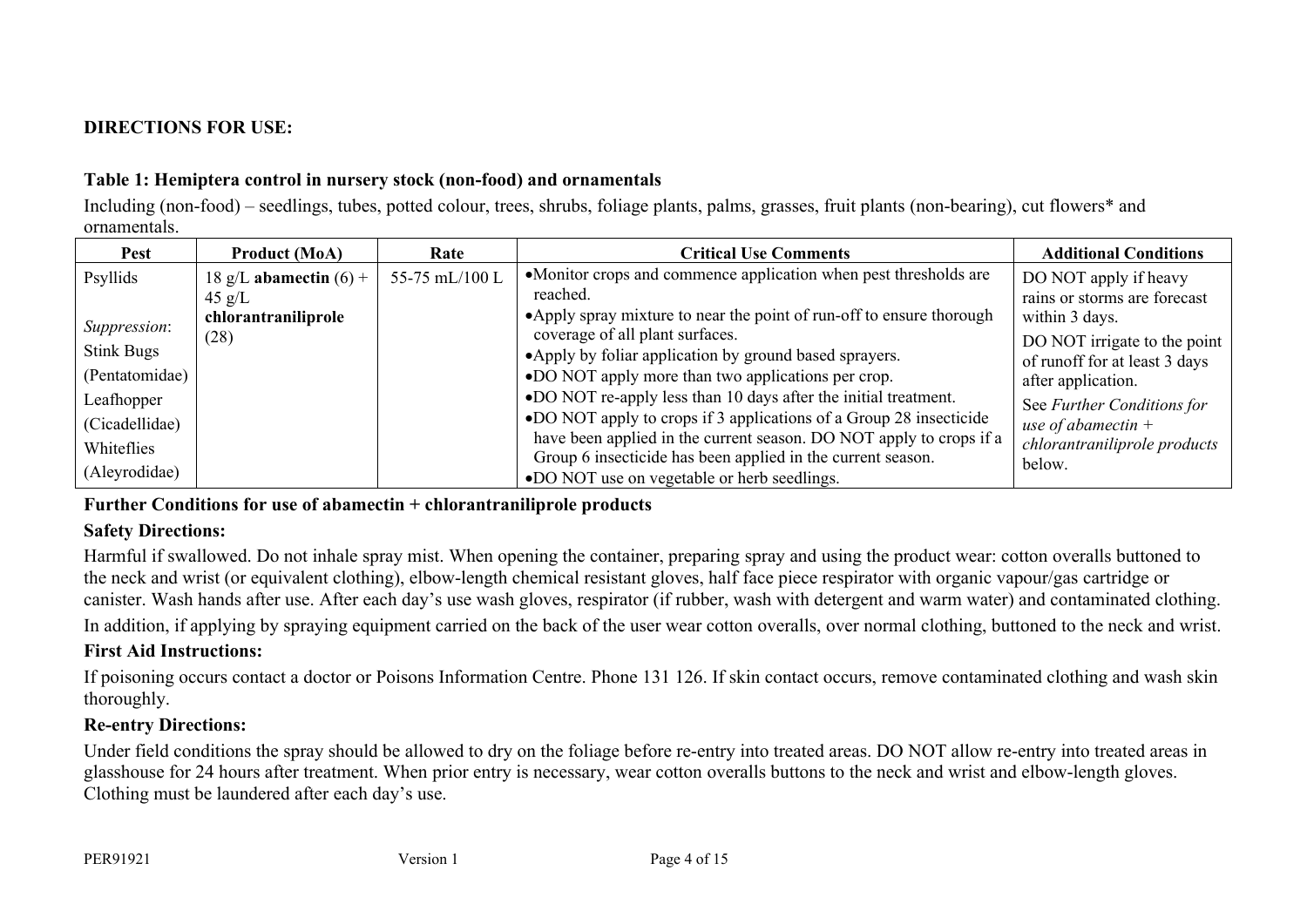# **Spray Drift Restraints**

Specific definitions for terms used in this section of the label can be found at apvma.gov.au/spraydrift.

DO NOT allow bystanders to come into contact with the spray cloud.

DO NOT apply in a manner that may cause an unacceptable impact to native vegetation, agricultural crops, landscaped gardens and aquaculture production, or cause contamination of plant or livestock commodities, outside the application site from spray drift. The buffer zones in the relevant buffer zone table/s below provide guidance but may not be sufficient in all situations. Wherever possible, correctly use application equipment designed to reduce spray drift and apply when the wind direction is away from these sensitive areas.

DO NOT apply unless the wind speed is between three and 20 kilometres per hour at the application site during the time of application.

DO NOT apply if there are hazardous surface temperature inversion conditions present at the application site during the time of application. Surface temperature inversion conditions exist most evenings one to two hours before sunset and persist until one to two hours after sunrise.

# **Mandatory No-Spray Zones**

**DO** NOT apply if there are aquatic and wetland areas including aquacultural ponds, surface streams and rivers within 50 metres downwind from the application area.

# **Protection of Wildlife, Fish, Crustaceans and Environment**

Very toxic to aquatic life. DO NOT contaminate wetlands or watercourses with this product or used containers.

# **Protection of Honey Bees and Other Insect Pollinators**

Highly toxic to bees. DO NOT apply to crops from the onset of flowering until flowering is complete unless the application is made in the time period between 2 hours prior to sunset and 8 hours prior to sunrise. DO NOT allow spray drift to flowering weeds or flowering crops in the vicinity of the treatment area. Before spraying, notify beekeepers to move hives to a safe location with an untreated source of nectar and pollen, if there is potential for managed hives to be affected by the spray or spray drift.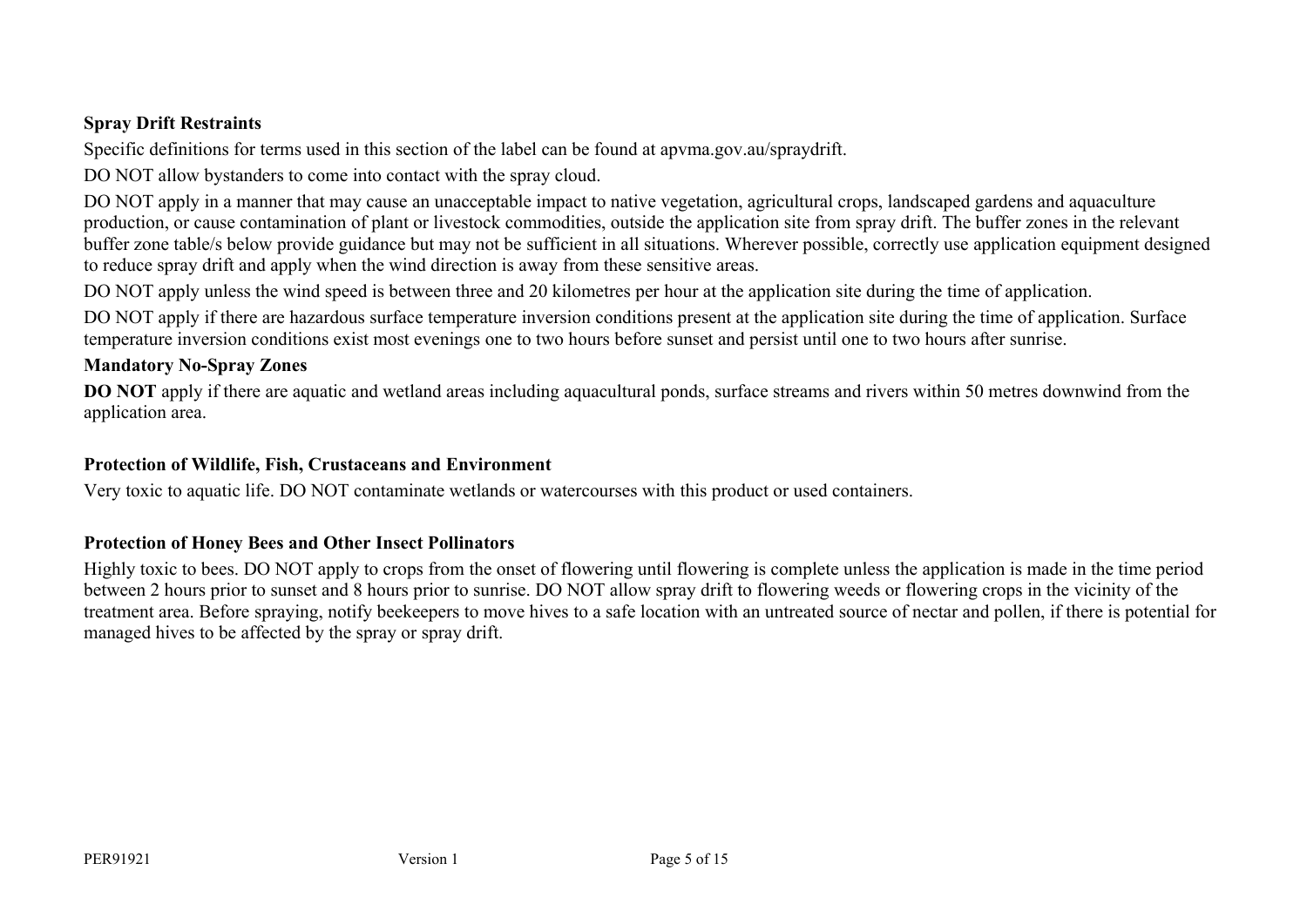# **Table 1 (continued): Hemiptera control in nursery stock (non-food) and ornamentals**

Including (non-food) – seedlings, tubes, potted colour, trees, shrubs, foliage plants, palms, grasses, fruit plants (non-bearing), cut flowers\* and ornamentals.

| <b>Pest</b>                                      | <b>Product (MoA)</b>                                                                         | Rate                                                                                                                      | <b>Critical Use Comments</b>                                                                                                                                                                                                                                                                                                                                                 | <b>Additional Conditions</b>                                                                                                                                                                                                                                                                                                                                       |
|--------------------------------------------------|----------------------------------------------------------------------------------------------|---------------------------------------------------------------------------------------------------------------------------|------------------------------------------------------------------------------------------------------------------------------------------------------------------------------------------------------------------------------------------------------------------------------------------------------------------------------------------------------------------------------|--------------------------------------------------------------------------------------------------------------------------------------------------------------------------------------------------------------------------------------------------------------------------------------------------------------------------------------------------------------------|
| Aphids<br>(Aphididae)                            | $100 \text{ g/L}$ alpha-<br>cypermethrin<br>(3A)<br>$250$ g/L alpha-<br>cypermethrin<br>(3A) | $\frac{100 \text{ g/L}}{2}$<br>product<br>$125$ mL<br>product/ha<br>$250 \text{ g/L}$<br>product<br>$50$ mL<br>product/ha | •DO NOT apply using backpack spraying equipment.<br>•Apply at the first sign of the pests using ground<br>boom spray application equipment only.<br>•Use a non-ionic wetting agent at the rate specified by<br>the manufacturer for use in horticultural crops.<br>•DO NOT apply more than 4 applications per crop per<br>year at a minimum re-treatment interval of 7 days. | DO NOT apply if rainfall is expected within 6<br>hours of application.<br>Do not enter treated areas until the spray has dried<br>after applying the product to control aphids, unless<br>wearing cotton overalls buttoned to the neck and<br>wrist (or equivalent clothing) and chemical resistant<br>gloves. Clothing must be laundered after each day's<br>use. |
| Rutherglen<br>bug<br>(Nysius<br><i>vinitor</i> ) |                                                                                              | $100 \text{ g/L}$<br>product<br>$250$ mL<br>product/ha<br>$250 \text{ g/L}$<br>product<br>$100$ mL<br>product/ha          |                                                                                                                                                                                                                                                                                                                                                                              | DO NOT apply if rainfall is expected within 6<br>hours of application.<br>Do not enter treated areas for 3 days after applying<br>the product to control Rutherglen bug, unless<br>wearing cotton overalls buttoned to the neck and<br>wrist (or equivalent clothing) and chemical resistant<br>gloves. Clothing must be laundered after each day's<br>use.        |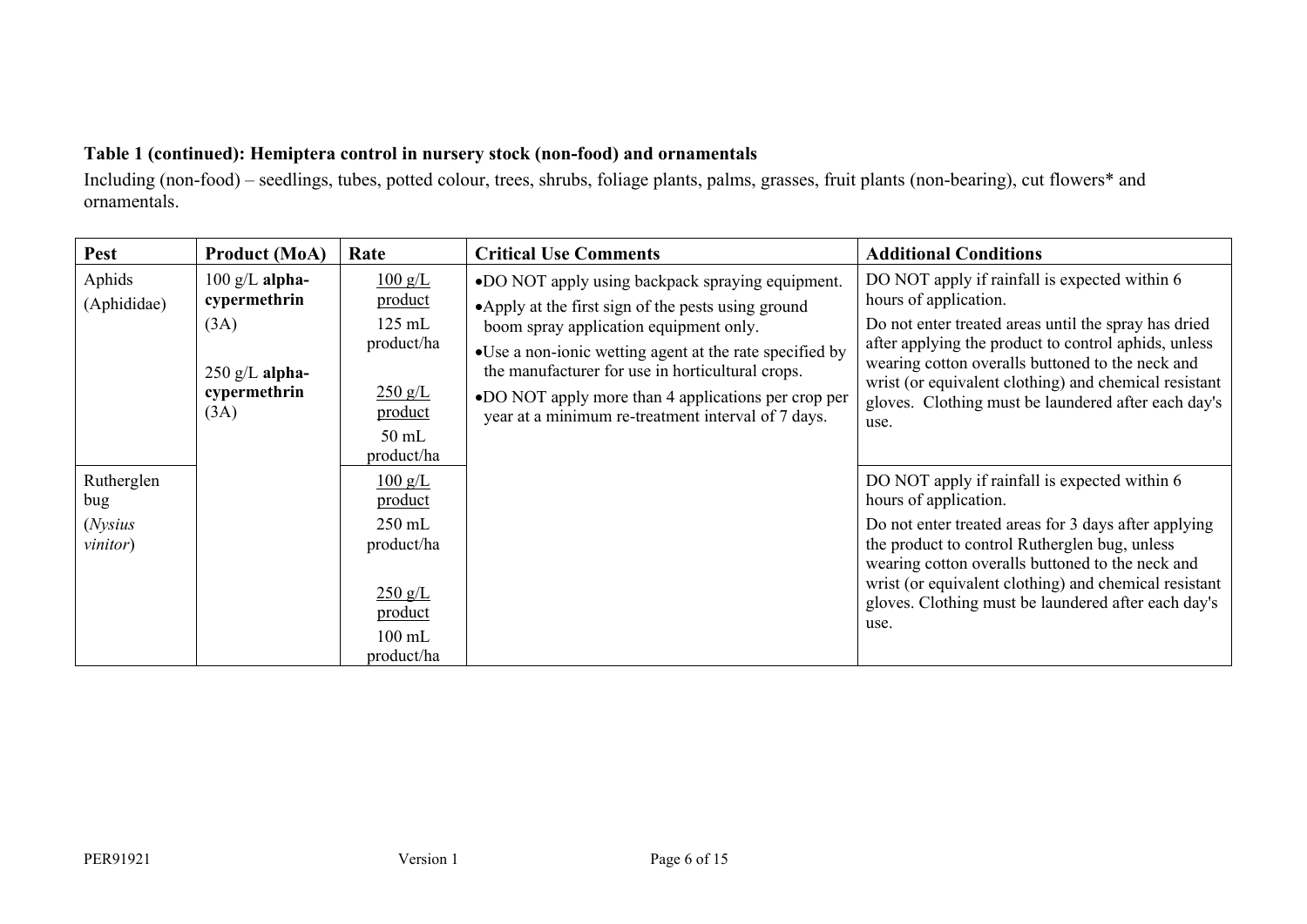| <b>Pest</b>       | <b>Product (MoA)</b>        | Rate               | <b>Critical Use Comments</b>                                                                                | <b>Additional Conditions</b>               |
|-------------------|-----------------------------|--------------------|-------------------------------------------------------------------------------------------------------------|--------------------------------------------|
| <b>Stink Bugs</b> | $11.82$ g/L<br>azadirachtin | 200-300<br>mL/100L | •Apply at the first signs of infestation, or when pest<br>thresholds are reached.                           | DO NOT use on vegetable or herb seedlings. |
| (Pentatomidae)    | (UN)                        |                    | •DO NOT apply more than 5 applications per crop per                                                         |                                            |
| Green             |                             |                    |                                                                                                             |                                            |
| vegetable bugs    |                             |                    | year at a minimum re-treatment interval of 7-10<br>days.                                                    |                                            |
| (Nezara           |                             |                    |                                                                                                             |                                            |
| viridula)         |                             |                    | • Ensure spray application provides thorough coverage<br>of all plant foliage. Adjust water spray volume to |                                            |
|                   |                             |                    | crop density and growth stage.                                                                              |                                            |
| Psyllids          |                             |                    | • Use suitable and correctly calibrated ground                                                              |                                            |
| (Psyllidae)       |                             |                    | application equipment. For foliar application use air-                                                      |                                            |
|                   |                             |                    | blast sprayer, air-shear sprayer, back pack mister,                                                         |                                            |
| Whiteflies        |                             |                    | hand-lance sprayer, boom spray or equivalent                                                                |                                            |
| (Aleyrodidae)     |                             |                    | equipment.                                                                                                  |                                            |
|                   |                             |                    | • Use the higher rate when longer residual control is                                                       |                                            |
|                   |                             |                    | required, or during periods of high pest pressure or                                                        |                                            |
|                   |                             |                    | rapid crop growth, or when crops are well advanced,<br>or when insect infestation is high, or when          |                                            |
|                   |                             |                    | conditions favour high pest pressure.                                                                       |                                            |
|                   |                             |                    | •Continue to monitor crops and make a subsequent                                                            |                                            |
|                   |                             |                    | application as necessary.                                                                                   |                                            |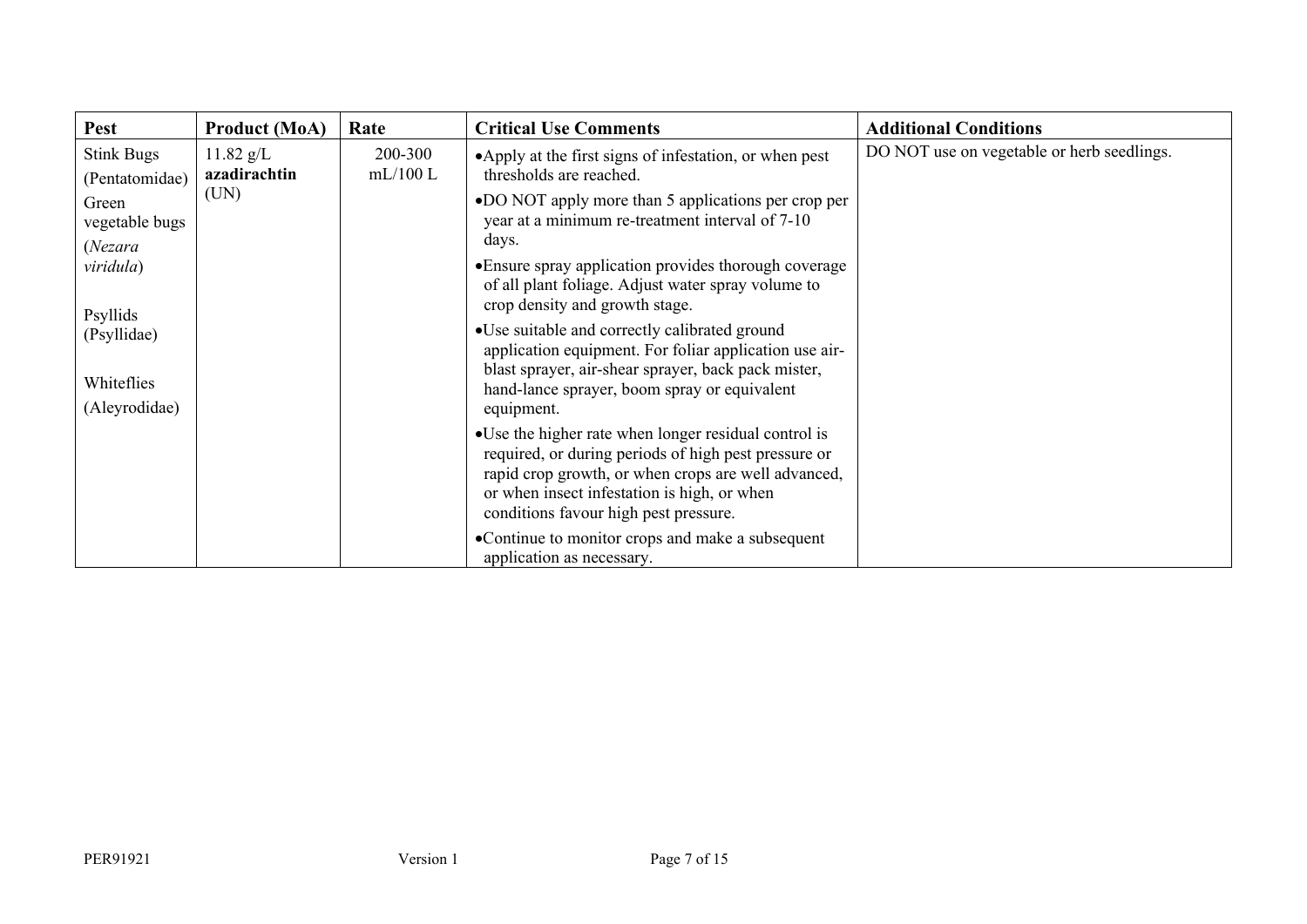| Pest                                | <b>Product (MoA)</b>           | Rate               | <b>Critical Use Comments</b>                                                                                                                                                                                                                                 | <b>Additional Conditions</b>                                                  |
|-------------------------------------|--------------------------------|--------------------|--------------------------------------------------------------------------------------------------------------------------------------------------------------------------------------------------------------------------------------------------------------|-------------------------------------------------------------------------------|
| <b>Stink Bugs</b><br>(Pentatomidae) | 500 g/L<br>chlorpyrifos $(1B)$ | 125-200<br>mL/100L | •Apply at the first signs of infestation, or when pest<br>thresholds are reached.                                                                                                                                                                            | DO NOT apply using equipment carried on the<br>back of the user.              |
| Green<br>vegetable bugs             |                                |                    | •Apply in accordance with approved product label<br>directions.                                                                                                                                                                                              | Not for use in the home garden.<br>DO NOT use on vegetable or herb seedlings. |
| (Nezara<br>viridula)                |                                |                    | • Ensure spray application provides thorough coverage<br>of all plant foliage. Adjust water spray volume to<br>crop density and growth stage.                                                                                                                |                                                                               |
| Psyllids<br>(Psyllidae)             |                                |                    | •Use suitable and correctly calibrated ground<br>application equipment. For foliar application use air-<br>blast sprayer, air-shear sprayer, hand-lance sprayer,<br>boom spray or equivalent equipment.                                                      |                                                                               |
|                                     |                                |                    | • Use the higher rate when longer residual control is<br>required, or during periods of high pest pressure or<br>rapid crop growth, or when crops are well advanced,<br>or when insect infestation is high, or when<br>conditions favour high pest pressure. |                                                                               |
|                                     |                                |                    | •Continue to monitor crops and make a subsequent<br>application as necessary                                                                                                                                                                                 |                                                                               |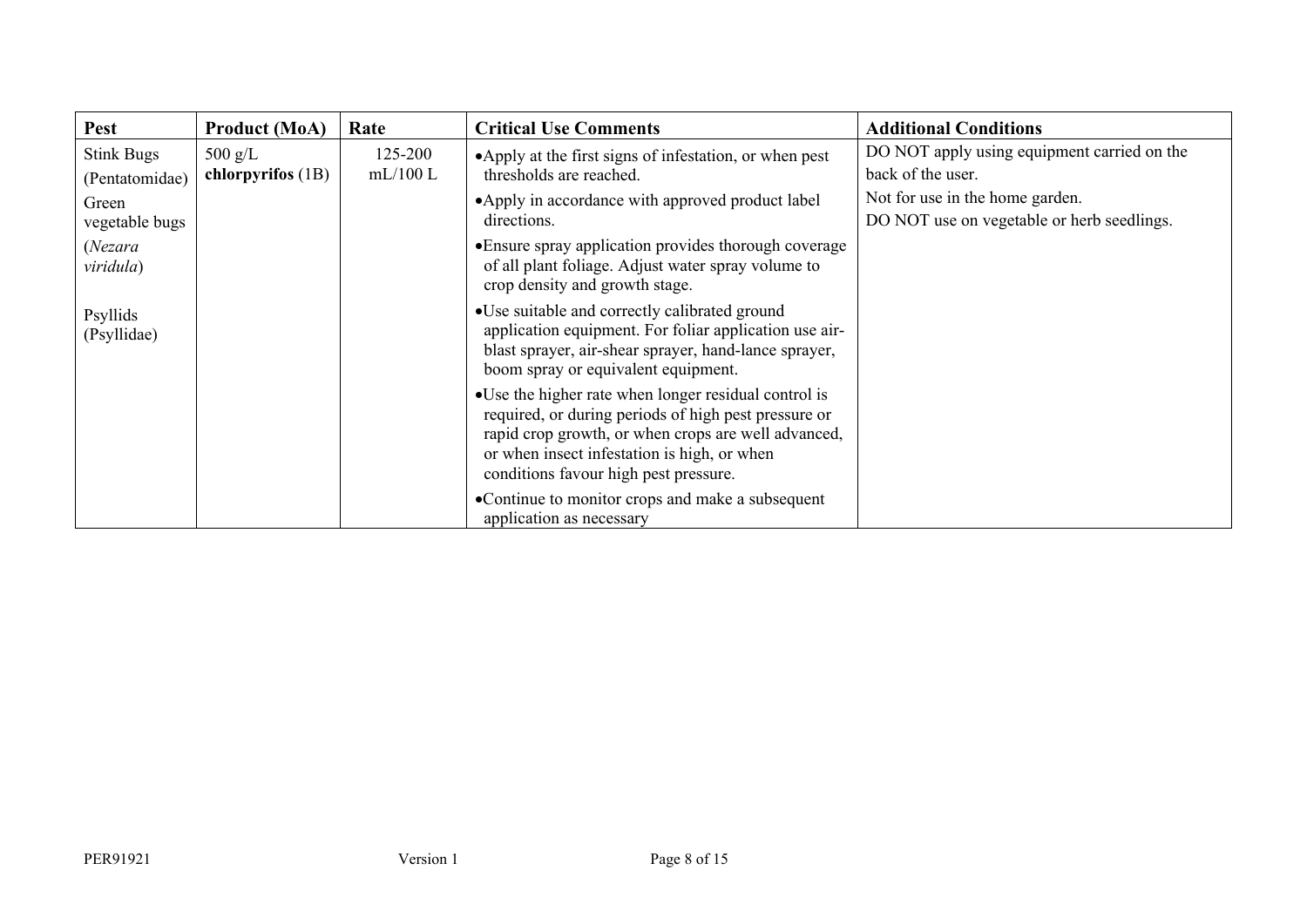| Pest                                                                                           | <b>Product (MoA)</b>                   | Rate                                                                          | <b>Critical Use Comments</b>                                                                                                                                                                                                                                                                                                                                                                                                                                                                                                                                                                                                                                                                                                                                                                                                                                                     | <b>Additional Conditions</b>                                                                                                                                                                                                                                                                                                                                        |
|------------------------------------------------------------------------------------------------|----------------------------------------|-------------------------------------------------------------------------------|----------------------------------------------------------------------------------------------------------------------------------------------------------------------------------------------------------------------------------------------------------------------------------------------------------------------------------------------------------------------------------------------------------------------------------------------------------------------------------------------------------------------------------------------------------------------------------------------------------------------------------------------------------------------------------------------------------------------------------------------------------------------------------------------------------------------------------------------------------------------------------|---------------------------------------------------------------------------------------------------------------------------------------------------------------------------------------------------------------------------------------------------------------------------------------------------------------------------------------------------------------------|
| Mirids<br><i>(Creontiades</i><br>spp.)<br>Spiralling<br>Whitefly<br>(Aleurodicus<br>dispersus) | $400 \text{ g/L}$<br>dimethoate $(1B)$ | Foliar Spray<br>75 mL/100 L<br>or<br>375 mL/ha in<br>500 L/ha spray<br>volume | •For full cover spray applications, monitor the crop<br>and apply a foliar spray when listed insect pests are<br>first noticed. Repeat applications as necessary (when<br>insect pests re-appear) up to a maximum of 10<br>applications per year.<br>•For spot-spray applications, monitor the crop and<br>apply foliar spray when insect pests are first noticed,<br>targeting the infested areas only. Repeat applications<br>as necessary (when insect pests re-appear).<br>•Re-application with dimethoate should be at a<br>minimum of 14 days intervals.<br>• For quarantine treatments apply as required and as<br>per entry condition of importing jurisdiction<br>•Do not apply more than 2 sequential applications of<br>dimethoate before changing to an insecticide from<br>another chemical group.<br>• Add a suitable wetting agent at recommended label<br>rates. | DO NOT use on Chrysanthemums, Begonias,<br>Liquid Amber or Gloxinias.<br>DO NOT apply by misting or fogging equipment.<br>DO NOT apply with airblast spray equipment<br>unless operators are protected by engineering<br>controls such as enclosed cabs fitted with<br>appropriate air filters.<br>DO NOT apply using equipment carried on the<br>back of the user. |
| Spiralling<br>Whitefly<br>(Aleurodicus<br>dispersus)                                           |                                        | Post-Harvest<br>$\overline{Dip}$<br>75 mL /100 L<br>solution                  | • Fully immerse plants in solution for minimum of 10<br>seconds. Apply when insect pests are noticed on cut<br>stock.                                                                                                                                                                                                                                                                                                                                                                                                                                                                                                                                                                                                                                                                                                                                                            |                                                                                                                                                                                                                                                                                                                                                                     |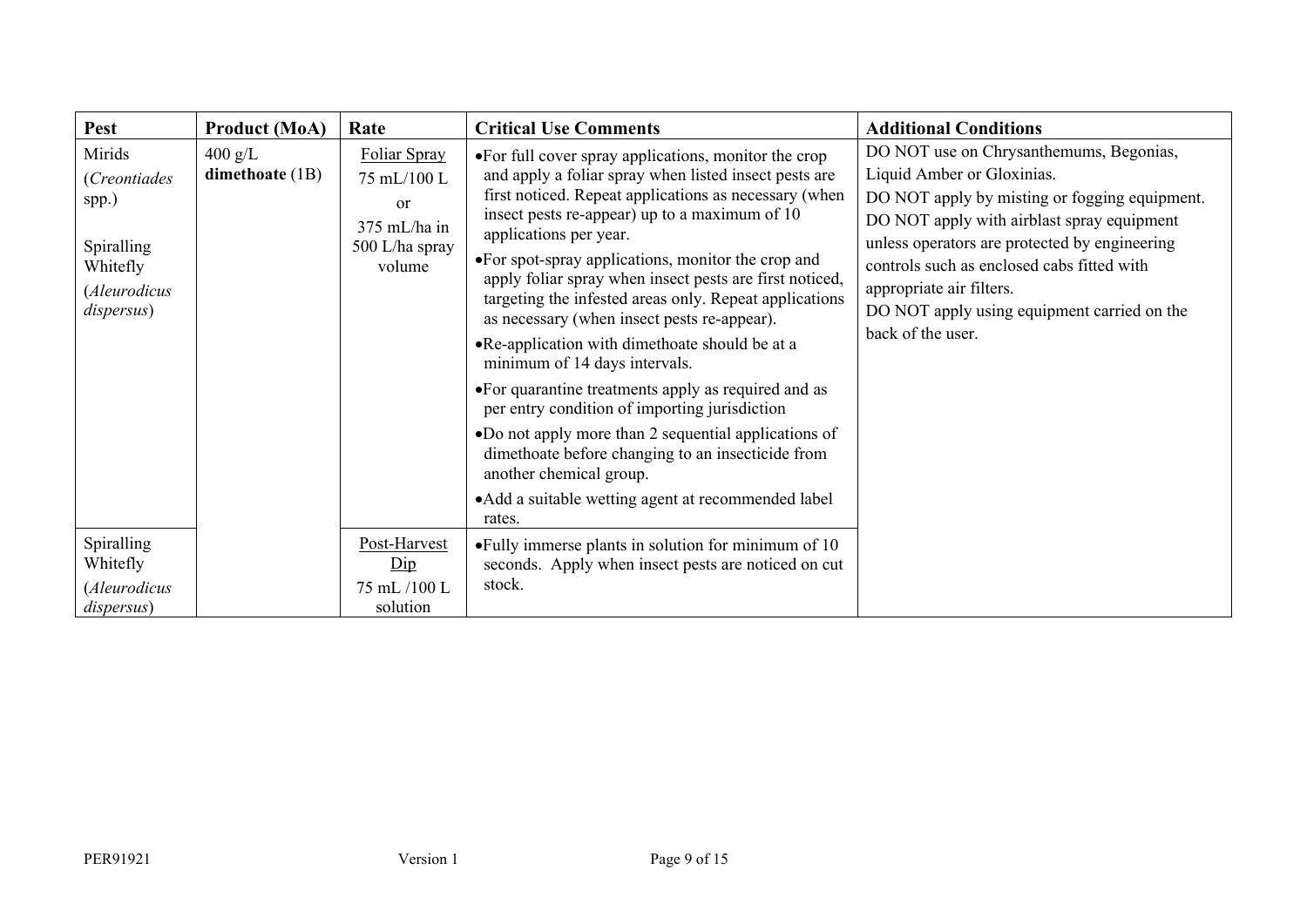| <b>Pest</b>                         | <b>Product (MoA)</b>                 | Rate               | <b>Critical Use Comments</b>                                                                                                                                                                                                                                 | <b>Additional Conditions</b>                                                                |
|-------------------------------------|--------------------------------------|--------------------|--------------------------------------------------------------------------------------------------------------------------------------------------------------------------------------------------------------------------------------------------------------|---------------------------------------------------------------------------------------------|
| <b>Stink Bugs</b><br>(Pentatomidae) | $400 \text{ g/L}$<br>methomyl $(1B)$ | 100-200<br>mL/100L | • Apply at the first signs of infestation, or when pest<br>thresholds are reached.                                                                                                                                                                           | DO NOT apply using equipment carried on the<br>back of the user.                            |
| Green<br>vegetable bugs             |                                      |                    | • Apply in accordance with approved product label<br>directions.                                                                                                                                                                                             | DO NOT use on vegetable or herb seedlings.<br>DO NOT use in covered or protected situations |
| (Nezara<br>viridula)                |                                      |                    | • Ensure spray application provides thorough coverage<br>of all plant foliage. Adjust water spray volume to<br>crop density and growth stage.                                                                                                                | such as glasshouses, greenhouses or plastic tunnels.                                        |
| Psyllids<br>(Psyllidae)             |                                      |                    | •Use suitable and correctly calibrated ground<br>application equipment. For foliar application use air-<br>blast sprayer, air-shear sprayer, hand-lance sprayer,<br>boom spray or equivalent equipment.                                                      |                                                                                             |
|                                     |                                      |                    | • Use the higher rate when longer residual control is<br>required, or during periods of high pest pressure or<br>rapid crop growth, or when crops are well advanced,<br>or when insect infestation is high, or when<br>conditions favour high pest pressure. |                                                                                             |
|                                     |                                      |                    | •Continue to monitor crops and make a subsequent<br>application as necessary                                                                                                                                                                                 |                                                                                             |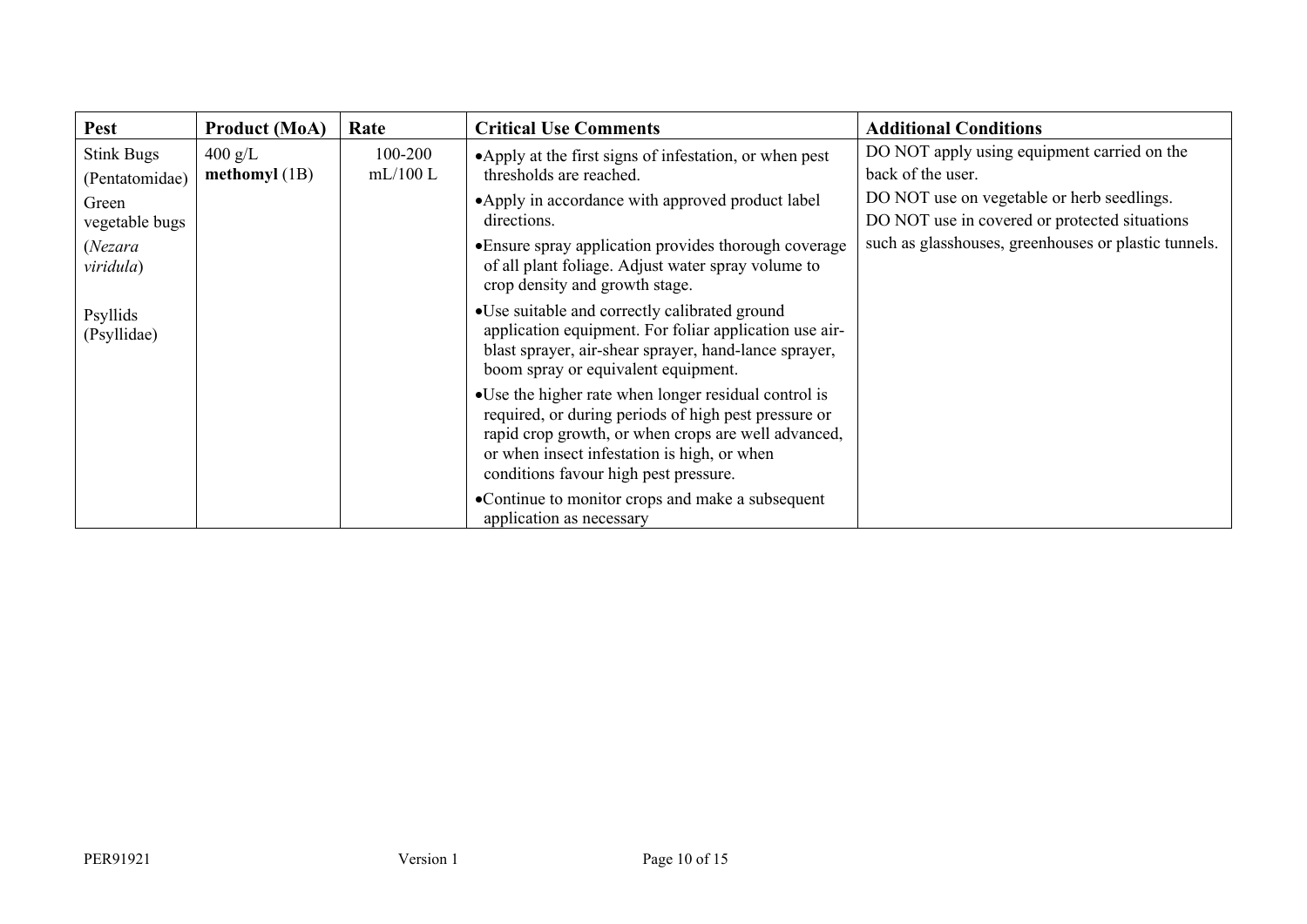| <b>Pest</b>                 | <b>Product (MoA)</b>              | Rate                     | <b>Critical Use Comments</b>                                                                                                                                          | <b>Additional Conditions</b>                                                                                                   |
|-----------------------------|-----------------------------------|--------------------------|-----------------------------------------------------------------------------------------------------------------------------------------------------------------------|--------------------------------------------------------------------------------------------------------------------------------|
| Aphids<br>(Aphididae)       | $500$ g/kg<br>pirimicarb $(1A)$   | 50 g/100 L               | •Apply at the first signs of infestation, or when pest<br>thresholds are reached.                                                                                     | DO NOT apply by equipment carried on the back of<br>the user.                                                                  |
|                             |                                   |                          | • Apply product as a targeted drench to soil surface.                                                                                                                 |                                                                                                                                |
|                             |                                   |                          | •Use suitable and correctly calibrated ground<br>application equipment.                                                                                               |                                                                                                                                |
|                             |                                   |                          | •Continue to monitor crops and make a subsequent<br>application as necessary.                                                                                         |                                                                                                                                |
|                             |                                   |                          | •DO NOT use more than twice in quick succession<br>where IPM is used or in consecutive treatments.                                                                    |                                                                                                                                |
|                             |                                   |                          | • Some green peach aphids are resistant to all<br>commonly used insecticides including Pirimicarb.<br>DO NOT use this product if resistance is known or<br>suspected. |                                                                                                                                |
| Whiteflies<br>(Aleyrodidae) | $100 \text{ g/L}$<br>pyriproxyfen | 50 mL/100 L<br><b>OR</b> | • Ensure thorough coverage. If applying more than<br>1000 L/ha use a rate of 50 mL/100 L                                                                              | DO NOT apply if rain is forecast within 48 hours.<br>DO NOT apply to soils where surface water is                              |
|                             | (7C)                              | 500 mL/ha                | • Apply at first appearance of whitefly.                                                                                                                              | evident.<br>DO NOT apply using spraying equipment carried                                                                      |
|                             |                                   |                          | •If a second spray is required, do not apply less than<br>14 days after first application.                                                                            | on the back of the user.<br>DO NOT apply pyriproxyfen more than twice per                                                      |
|                             |                                   |                          | •Do not apply more than twice in any one season.                                                                                                                      | growing season. Pyriproxyfen should be alternated                                                                              |
|                             |                                   |                          | • Apply in accordance with the CropLife Silverleaf<br>Whitefly resistance management strategy.                                                                        | with other suitable products, the choice of which<br>will depend on the need to maintain beneficial<br>insects in the nursery. |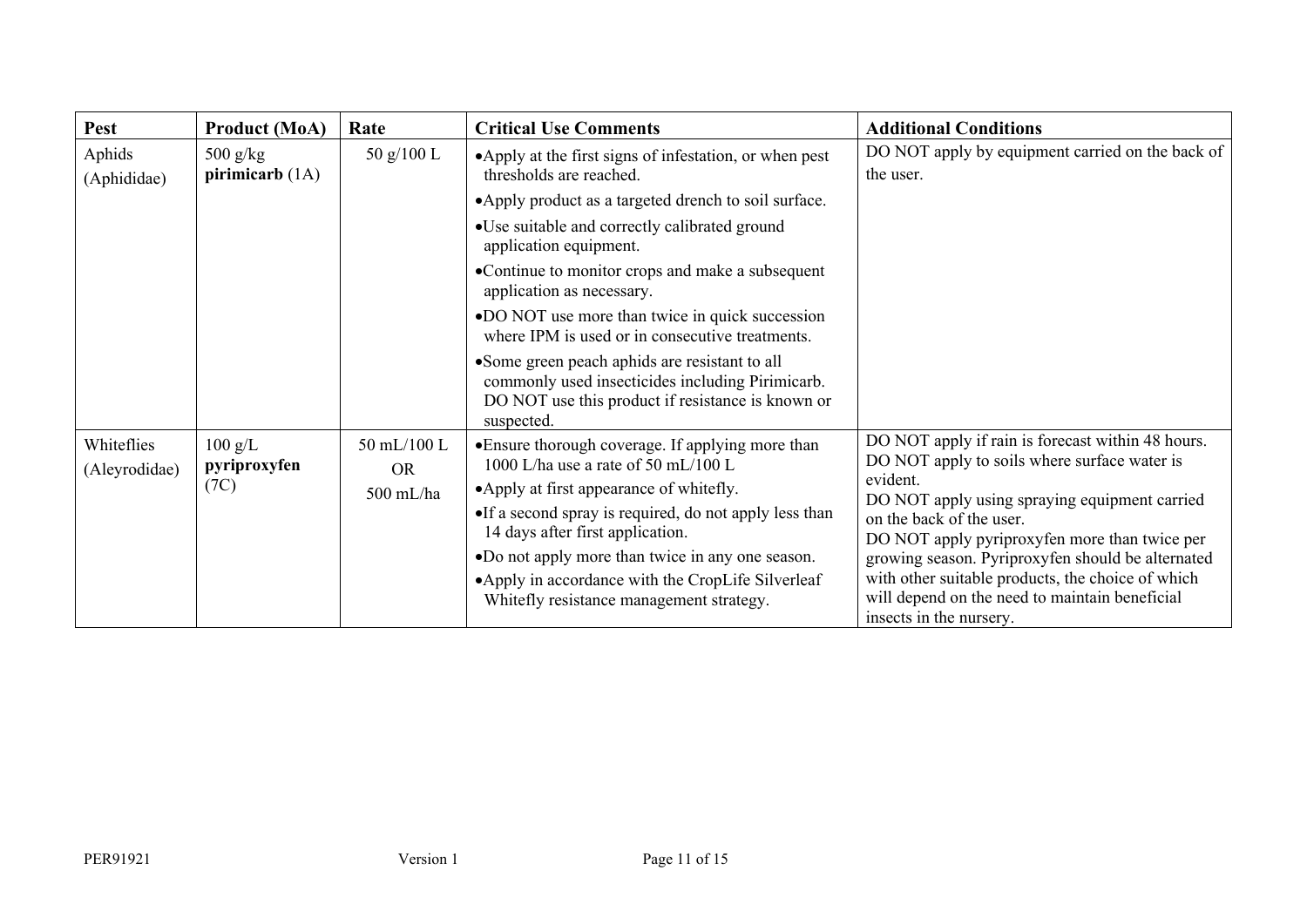| Pest                                                        | <b>Product (MoA)</b>           | Rate          | <b>Critical Use Comments</b>                                                                                                                                                                                                                       | <b>Additional Conditions</b>                                                                                                                                                                                                                                                                                                                                                                                                                                                                                                                                                                                 |
|-------------------------------------------------------------|--------------------------------|---------------|----------------------------------------------------------------------------------------------------------------------------------------------------------------------------------------------------------------------------------------------------|--------------------------------------------------------------------------------------------------------------------------------------------------------------------------------------------------------------------------------------------------------------------------------------------------------------------------------------------------------------------------------------------------------------------------------------------------------------------------------------------------------------------------------------------------------------------------------------------------------------|
| Psyllids<br>(Psyllidae)                                     | 250 g/kg diflubenzuron<br>(15) | 30-60 g/100 L | •Monitor crops and commence application when<br>pests are first detected.                                                                                                                                                                          | DO NOT apply to vegetable<br>or herb seedlings.                                                                                                                                                                                                                                                                                                                                                                                                                                                                                                                                                              |
| Whiteflies<br>(Aleyrodidae)<br><i>(Suppression</i><br>only) |                                |               | •For foliar application, ensure thorough<br>coverage of all plant surfaces, including the<br>underside of leaves.<br>•DO NOT apply more than 4 applications per<br>season.<br>• Follow the insecticide resistance warning on<br>the product label. | DO NOT apply to poinsettias,<br>hibiscus and Reiger begonia<br>as serious crop damage can<br>occur.<br>DO NOT spray if rainfall or<br>irrigation is expected before<br>the spray has dried.<br>DO NOT allow runoff from<br>treatment areas to enter<br>drains or waterways.<br>DO NOT apply in<br>unprotected cropping<br>situations if heavy rains or<br>storms are forecast within 3<br>days.<br>DO NOT irrigate to the point<br>of runoff in unprotected<br>cropping situations for at<br>least three days after<br>application.<br>See Further Conditions for<br>use of diflubenzuron products<br>below. |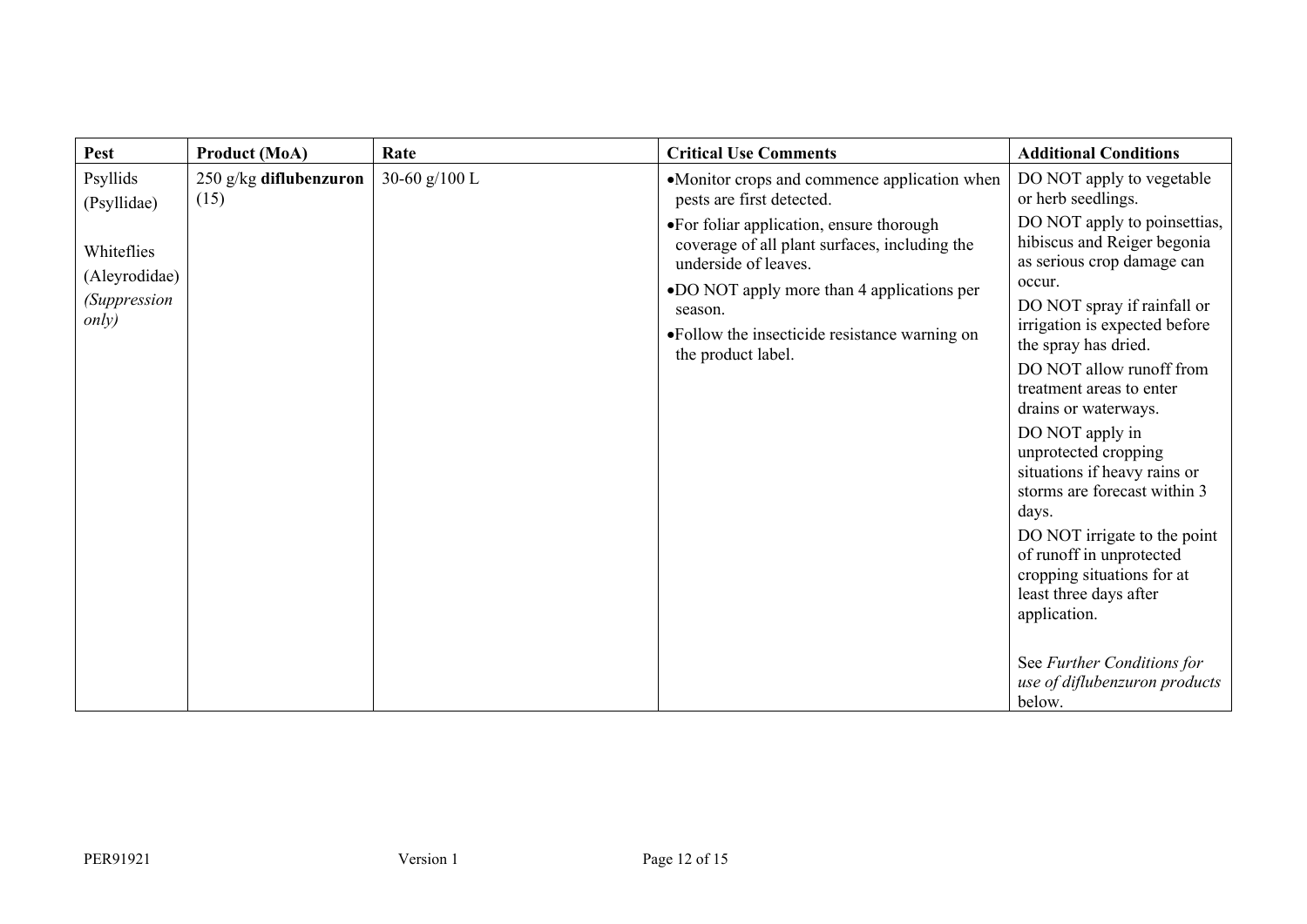# **Further Conditions for use of diflubenzuron products**

# **SPRAY DRIFT RESTRAINTS:**

Specific definitions for terms used in this section of the label can be found at apvma.gov.au/spraydrift.

DO NOT allow bystanders to come into contact with the spray cloud.

DO NOT apply in a manner that may cause an unacceptable impact to native vegetation, agricultural crops, landscaped gardens and aquaculture production, or cause contamination of plant or livestock commodities, outside the application site from spray drift. The buffer zones in the relevant buffer zone table/s below provide guidance but may not be sufficient in all situations. Wherever possible, correctly use application equipment designed to reduce spray drift and apply when the wind direction is away from these sensitive areas.

DO NOT apply unless the wind speed is between three and 20 kilometres per hour at the application site during the time of application.

DO NOT apply if there are hazardous surface temperature inversion conditions present at the application site during the time of application. Surface temperature inversion conditions exist most evenings one to two hours before sunset and persist until one to two hours after sunrise. DO NOT apply by boom sprayer in unprotected cropping situations.

DO NOT apply by a vertical sprayer unless the following requirements are met:

- Spray is not directed above the target canopy.
- The outside of the sprayer is turned off when turning at the end of rows and when spraying the outer row on each side of the application site.
- For dilute water rates up to the maximum listed for each type of canopy specified, minimum distances between the application site and downwind sensitive areas are observed (see the following table titled 'Buffer zones for vertical sprayers').

#### **Buffer zones for vertical sprayers:**

| Type of target canopy | <b>Mandatory downwind buffer zones</b> |
|-----------------------|----------------------------------------|
|                       | Natural aquatic areas                  |
| All                   | 40 metres                              |

## **Re-entry for the General Public:**

DO NOT allow entry into treated areas until the spray has dried.

## **Re-entry for Occupational Users:**

DO NOT enter treated areas until the spray has dried, unless wearing cotton overalls buttoned to the neck and wrist (or equivalent clothing) and chemical resistant gloves. Clothing must be laundered after each days use.

#### **Safety Directions:**

May irritate the skin. Will irritate the eyes. Avoid contact with eyes and skin. When opening the container and preparing spray, wear cotton overalls buttoned to the neck and wrist (or equivalent clothing), elbow length chemical resistant gloves and face shield. When using the prepared spray, wear cotton overalls buttoned to the neck and wrist (or equivalent clothing). In addition, when using the prepared spray by hand held equipment wear elbow length chemical resistant gloves. Wash hands after use. After each day's use, wash gloves, face shield and contaminated clothing.

## **First Aid Instructions:**

If poisoning occurs, contact a doctor or Poisons Information Centre. Phone Australia 13 11 26.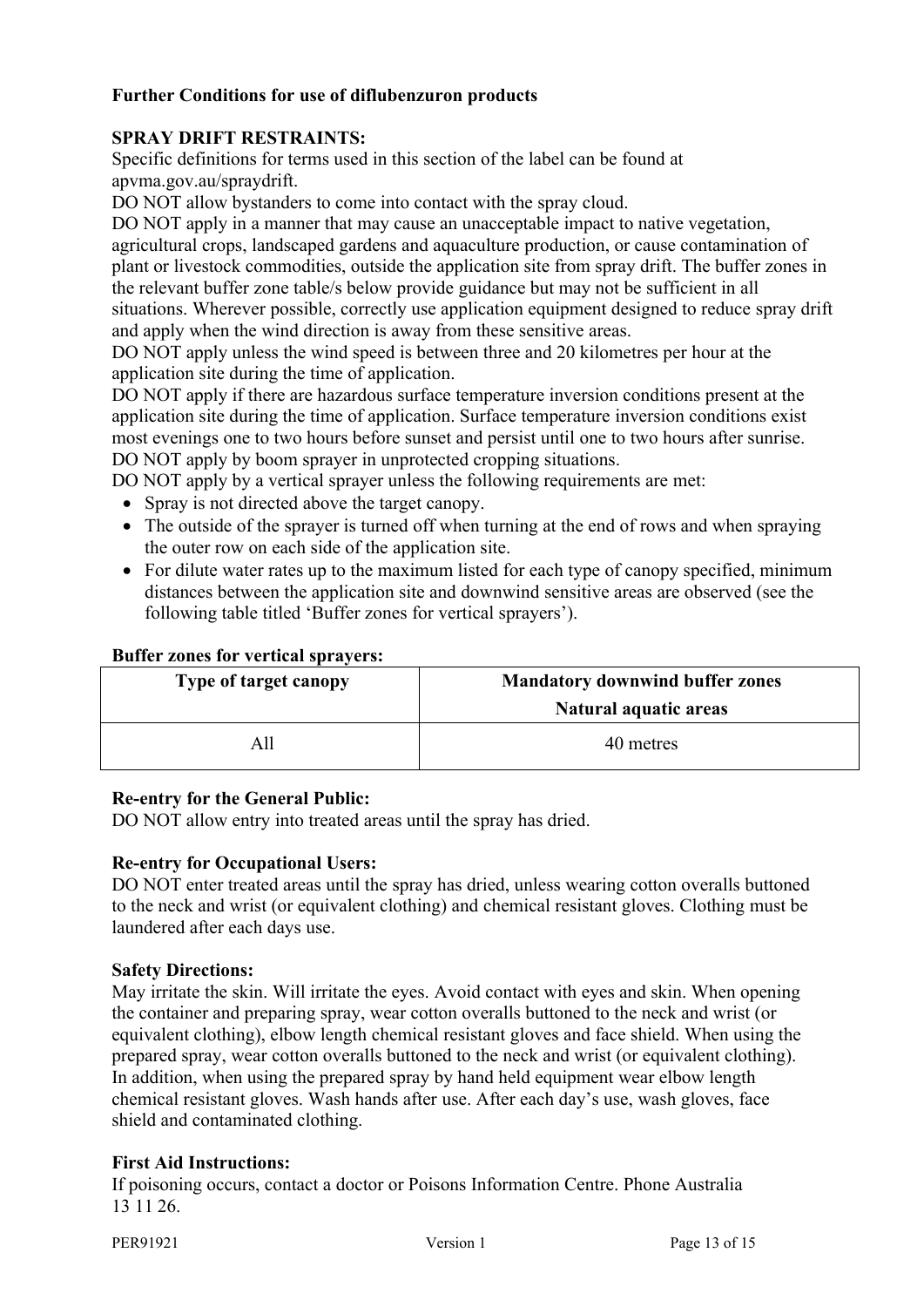# **Integrated Pest Management**

Toxic to beneficial arthropods. Not compatible with integrated pest management (IPM) programs utilising beneficial arthropods. Minimise spray drift to reduce harmful effects on beneficial arthropods in non-crop areas.

# **Protection of Wildlife, Fish, Crustaceans and Environment**

Very toxic to aquatic life. DO NOT contaminate wetlands or watercourses with this product or used containers.

# **Protection of Honey Bees and Other Insect Pollinators**

Harmful to bee brood. However, the use of this product as directed is not expected to have adverse effects on bees. Avoid application by surface drippers while bees are foraging in the nursery, especially on hot days as bees can use these devices as sources of water for the hive.